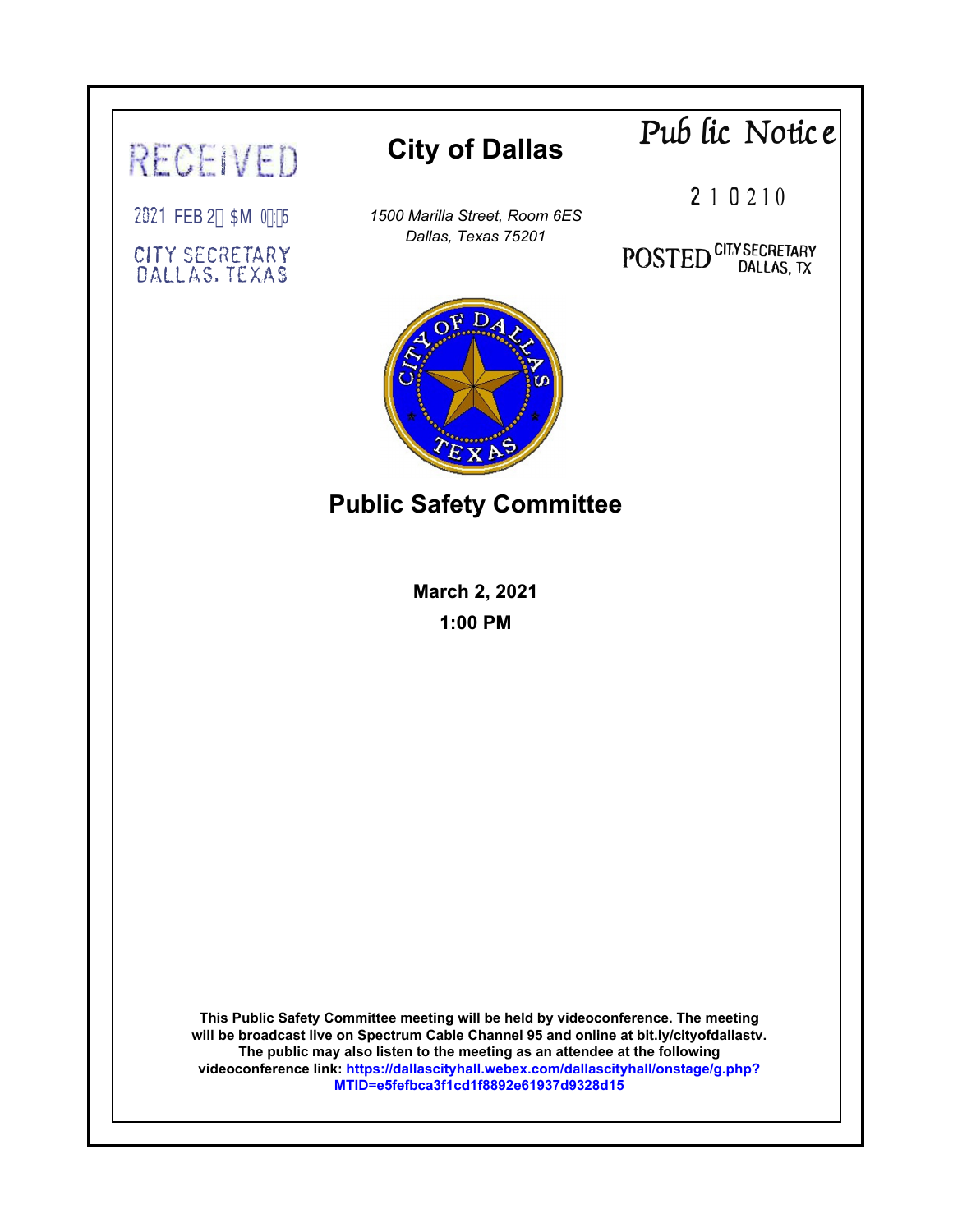# **2021 CITY COUNCIL APPOINTMENTS**

| <b>COUNCIL COMMITTEE</b>                           |                                                    |
|----------------------------------------------------|----------------------------------------------------|
| <b>ECONOMIC DEVELOPMENT</b>                        | <b>ENVIRONMENT AND SUSTAINABILITY</b>              |
| Atkins (C), Blewett (VC), Gates, McGough, Narvaez, | Narvaez (C), West (VC), Atkins, Blackmon, Gates    |
| Resendez, West                                     |                                                    |
| <b>GOVERNMENT PERFORMANCE AND FINANCIAL</b>        | <b>HOUSING AND HOMELESSNESS SOLUTIONS We.</b>      |
| <b>MANAGEMENT</b>                                  | Thomas (C), Mendelsohn (VC), Arnold, Blackmon,     |
| Mendelsohn (C), Gates (VC), Bazaldua,              | Kleinman, Resendez, West                           |
| McGough, Thomas                                    |                                                    |
| <b>PUBLIC SAFETY</b>                               | <b>QUALITY OF LIFE, ARTS, AND CULTURE</b>          |
| Gates (C), Kleinman (VC), Arnold, Bazaldua,        | Medrano (C), Atkins (VC), Arnold, Blewett, Narvaez |
| Blewett, McGough, Medrano, Mendelsohn,             |                                                    |
| Thomas                                             |                                                    |
| <b>TRANSPORTATION AND INFRASTRUCTURE</b>           | <b>WORKFORCE, EDUCATION, AND EQUITY</b>            |
| McGough (C), Medrano (VC), Atkins, Bazaldua,       | Thomas (C), Resendez (VC), Blackmon, Kleinman,     |
| Kleinman, Mendelsohn, West                         | Medrano                                            |
| AD HOC JUDICIAL NOMINATING COMMITTEE               | AD HOC LEGISLATIVE AFFAIRS                         |
| McGough (C), Blewett, Mendelsohn, Narvaez, West    | Kleinman(C), Mendelsohn (VC),                      |
|                                                    | Atkins, Gates, McGough                             |
| AD HOC COMMITTEE ON COVID-19 RECOVERY              |                                                    |
| <b>AND ASSISTANCE</b>                              |                                                    |
| Thomas (C), Atkins, Blewett, Gates,                |                                                    |
| Mendelsohn, Narvaez, Resendez                      |                                                    |
|                                                    |                                                    |

(C) – Chair, (VC) – Vice Chair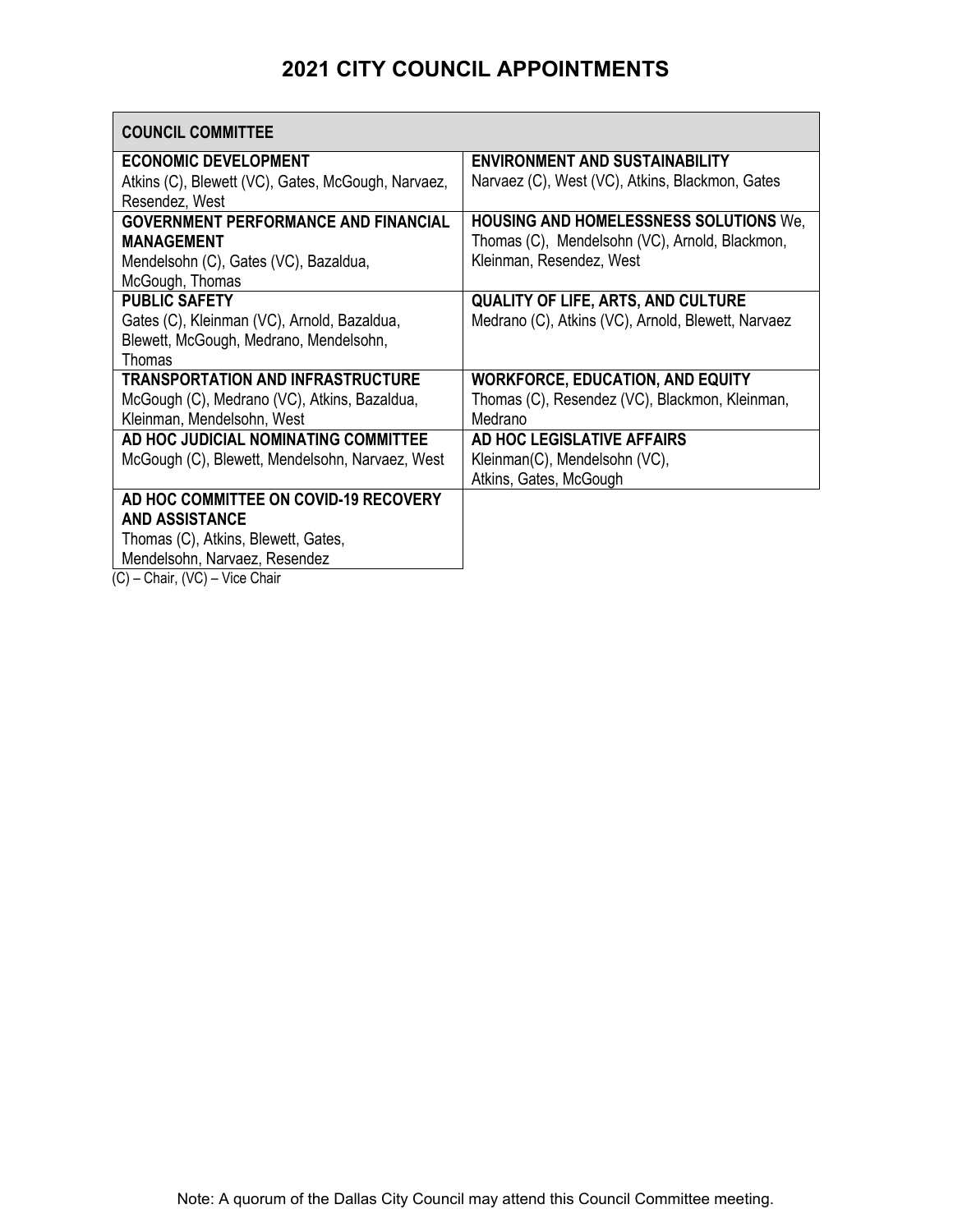## **CALL TO ORDER**

#### **MINUTES**

A. [21-355](http://cityofdallas.legistar.com/gateway.aspx?m=l&id=/matter.aspx?key=7889) Approval of the February 8, 2021 Minutes

*Attachments:* [Minutes](http://cityofdallas.legistar.com/gateway.aspx?M=F&ID=a97cc7f5-54ac-4754-a069-61d914eb4793.pdf)

#### **BRIEFING ITEMS**

B. 21-356 Update Regarding DPD's Cannabis Enforcement [Reuben Ramirez, Deputy Chief, Dallas Police Department] [21-356](http://cityofdallas.legistar.com/gateway.aspx?m=l&id=/matter.aspx?key=7890)

**Attachments: [Presentation](http://cityofdallas.legistar.com/gateway.aspx?M=F&ID=702b9400-9e87-471c-88d4-f5ea3050949a.pdf)** 

C. 21-358 Dallas Police Department Overtime [Eddie Garcia, Chief of Police, Dallas Police Department] [21-358](http://cityofdallas.legistar.com/gateway.aspx?m=l&id=/matter.aspx?key=7892)

*Attachments:* [Presentation](http://cityofdallas.legistar.com/gateway.aspx?M=F&ID=d35df6b3-6a51-416f-83d0-64c8e4a79244.pdf)

D. 21-361 Violent Crime Reduction Plan Update [Teena Schultz, Acting Assistant Chief, Dallas Police Department] [21-361](http://cityofdallas.legistar.com/gateway.aspx?m=l&id=/matter.aspx?key=7895)

**Attachments: [Presentation](http://cityofdallas.legistar.com/gateway.aspx?M=F&ID=7cfdcc90-a0b7-4d68-be67-9f60800113f6.pdf)** 

E. 21-360 Vacant Lot Registration Program [Carl Simpson, Director, Code Compliance Services Department] [21-360](http://cityofdallas.legistar.com/gateway.aspx?m=l&id=/matter.aspx?key=7894)

*Attachments:* [Presentation](http://cityofdallas.legistar.com/gateway.aspx?M=F&ID=e8a91e85-b82f-4ea0-a47b-b1293377862e.pdf)

# **BRIEFING BY MEMORANDUM**

F. 21-359 Public Safety Dashboards [Jon Fortune, Assistant City Manager, City Manager's Office] [21-359](http://cityofdallas.legistar.com/gateway.aspx?m=l&id=/matter.aspx?key=7893)

*Attachments:* [Memorandum](http://cityofdallas.legistar.com/gateway.aspx?M=F&ID=3269d36d-1928-48cf-bf9f-bd4737d41494.pdf)

# **ADJOURNMENT**